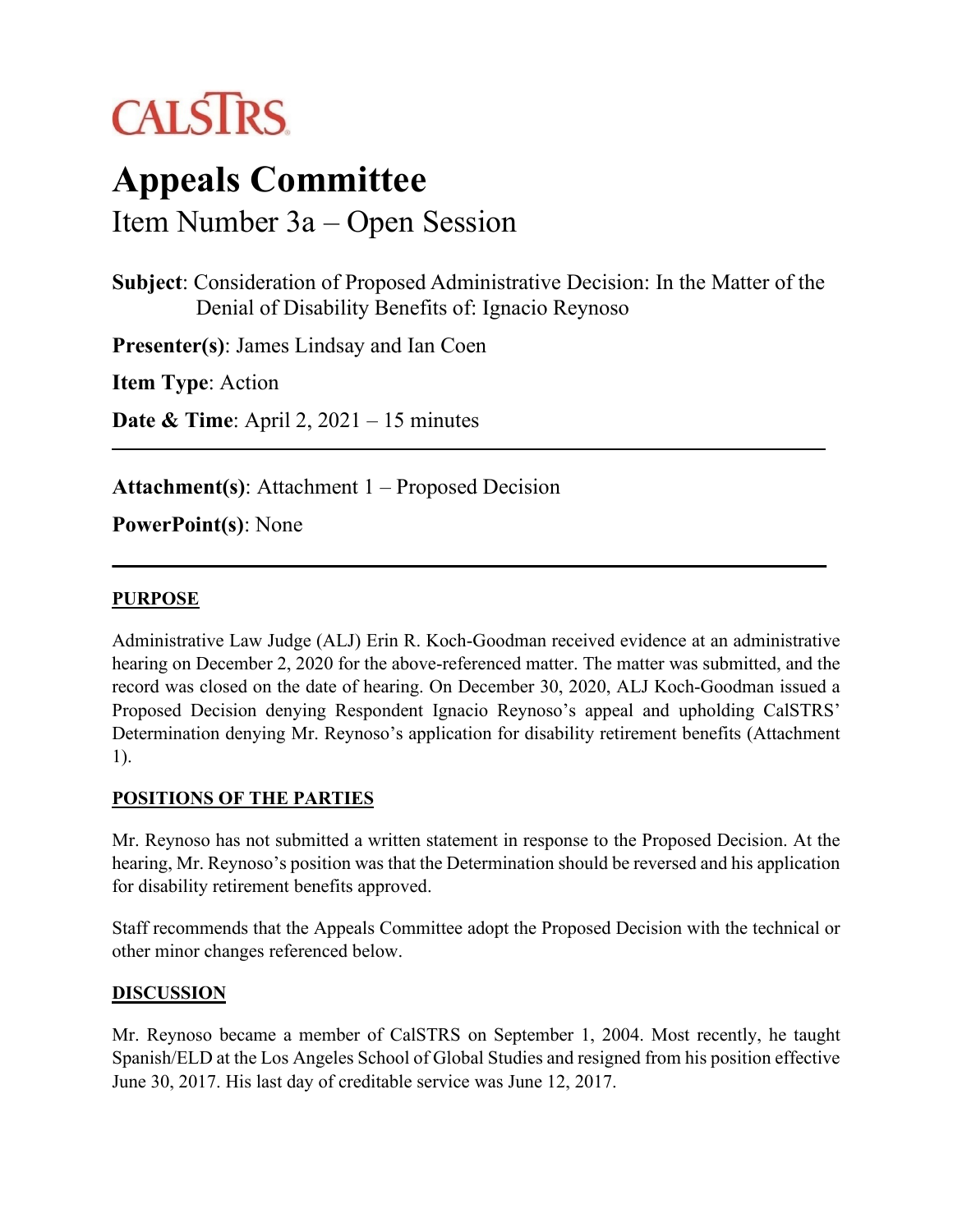Appeals Committee – Item 3a April 2, 2021 Page 2

Mr. Reynoso submitted two applications for disability retirement to CalSTRS, one on April 8, 2019 and the other on October 28, 2019. Both were denied for the same reasons: failing to submit a timely application; failing to provide the medical documentation requested to substantiate a permanent or continuous disability; and failing to submit documentation as requested. He appealed the second denial, which was the subject of the administrative hearing.

The issues presented during hearing were (1) whether Mr. Reynoso timely submitted his October 2019 application for disability retirement; (2) whether Mr. Reynoso was disabled from performing his usual and customary duties based on his health conditions; and (3) whether Mr. Reynoso provided all documents requested by CalSTRS to support his disability retirement application.

At the hearing, Mr. Reynoso explained that as a result of several medical disorders, he was having difficulty teaching full time. After his employer denied his request for a leave of absence for the 2017-2018 school year, Mr. Reynoso felt he had no choice and voluntarily resigned from LAUSD effective June 30, 2017. When he stopped working, he lost his health coverage and could not afford insurance. He then moved to Oregon where he took on a part-time teaching position at Ashland High School and was provided health insurance. In 2019, his health worsened, and his health care provider suggested he seek assistance from, among others, CalSTRS. In April 2019, he submitted a disability retirement application with CalSTRS. Although Mr. Reynoso provided various medical records from 2018 through 2019, he admitted that he did not have medical records for care and treatment from May 2017 through November 2018 because he could not afford medical insurance or treatment at that time.

In concluding that CalSTRS properly denied Mr. Reynoso's October 2019 disability retirement application, ALJ Koch-Goodman found that he failed to timely file his application pursuant to Education Code section 24102 because he submitted his application 28 months after resigning from LAUSD. She also concluded that Mr. Reynoso failed to provide the requested medical documentation supporting a permanent or continuous disability from the performance of his usual and customary duties from June 2017 through the present pursuant to Education Code section 24103. Lastly, ALJ Koch-Goodman determined that without medical documentation, Mr. Reynoso could not substantiate a disability pursuant to Education Code section 22126. The fact that Mr. Reynoso continued to work as a teacher in Oregon provided further evidence that he was not permanently or continuously disabled from the performance of his usual and customary duties following his June 2017 resignation from LAUSD.

Accordingly, ALJ Koch-Goodman denied Mr. Reynoso's appeal in its entirety and upheld CalSTRS' Determination denying his disability retirement application.

#### **WRITTEN STATEMENT FROM MEMBER**

Mr. Reynoso did not submit a written statement in response to the Proposed Decision.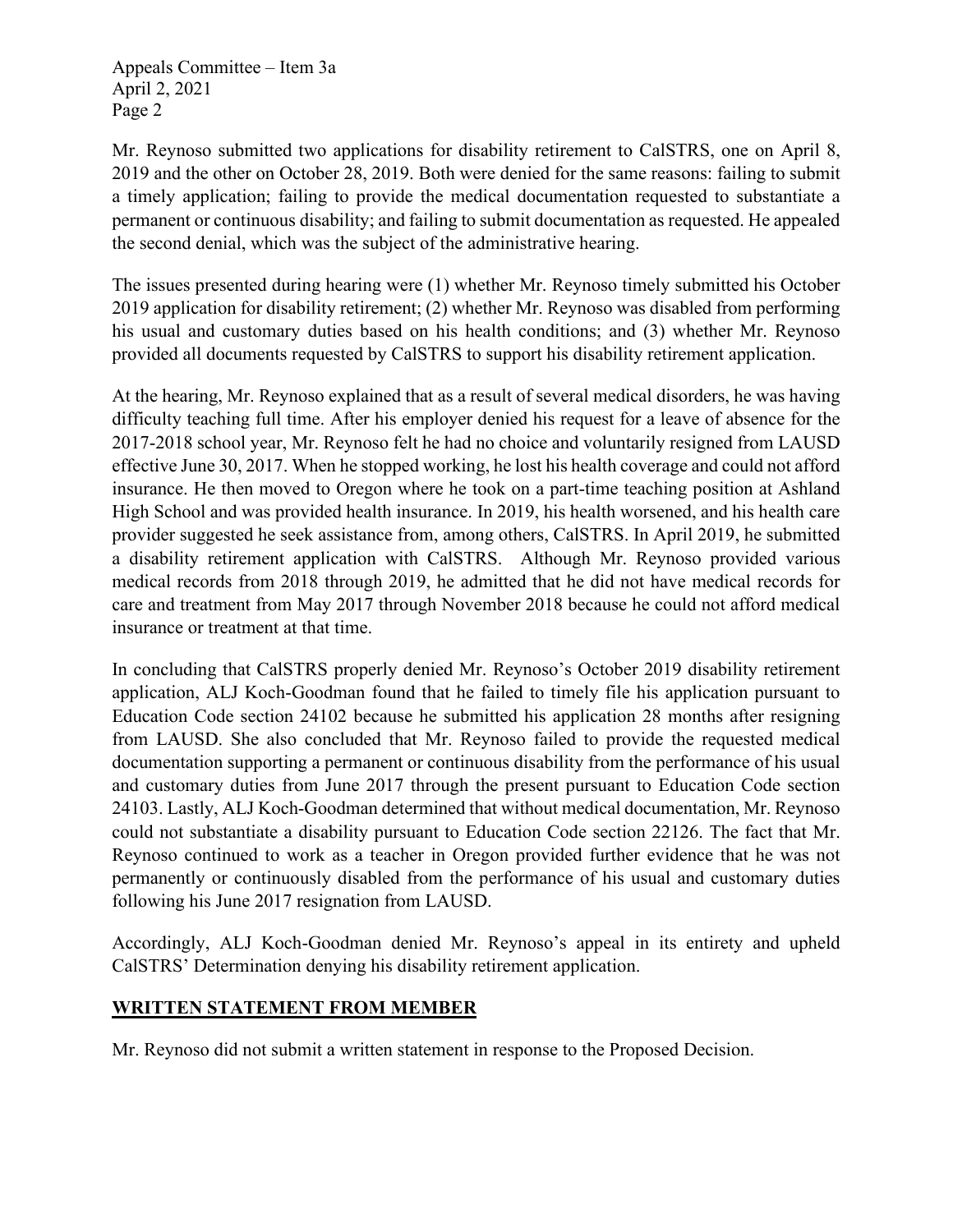Appeals Committee – Item 3a April 2, 2021 Page 3

#### **RECOMMENDATIONS**

Staff recommends that the Appeals Committee adopt the Proposed Decision with the following technical or other minor changes:

- 1. On page 3, paragraph 4, line 4, change "Shelia" to "Sheila."
- 2. On page 4, paragraph 4, line 3, remove quotations marks.
- 3. On page 5, paragraph 7, line 5, change "set" to "sent."
- 4. On page 8, paragraph 13, line 2, change "tit. 16" to "tit. 5."
- 5. On page 10, paragraph 18, lines 8 and 15, change "the present" to "date of application."
- 6. On page 11, paragraph 3, line 5, change "CalSTRS agency" to "CalSTRS-covered employer."
- 7. On page 13, paragraph 5, lines 2 and 7, change "the present" to "date of application."
- 8. On page 13, paragraph 6, line 4, change "the present" to "date of application."
- 9. On page 13, paragraph 6, line 5, change "provide" to "provided."
- 10. On page 11, Order, line 1, delete "The."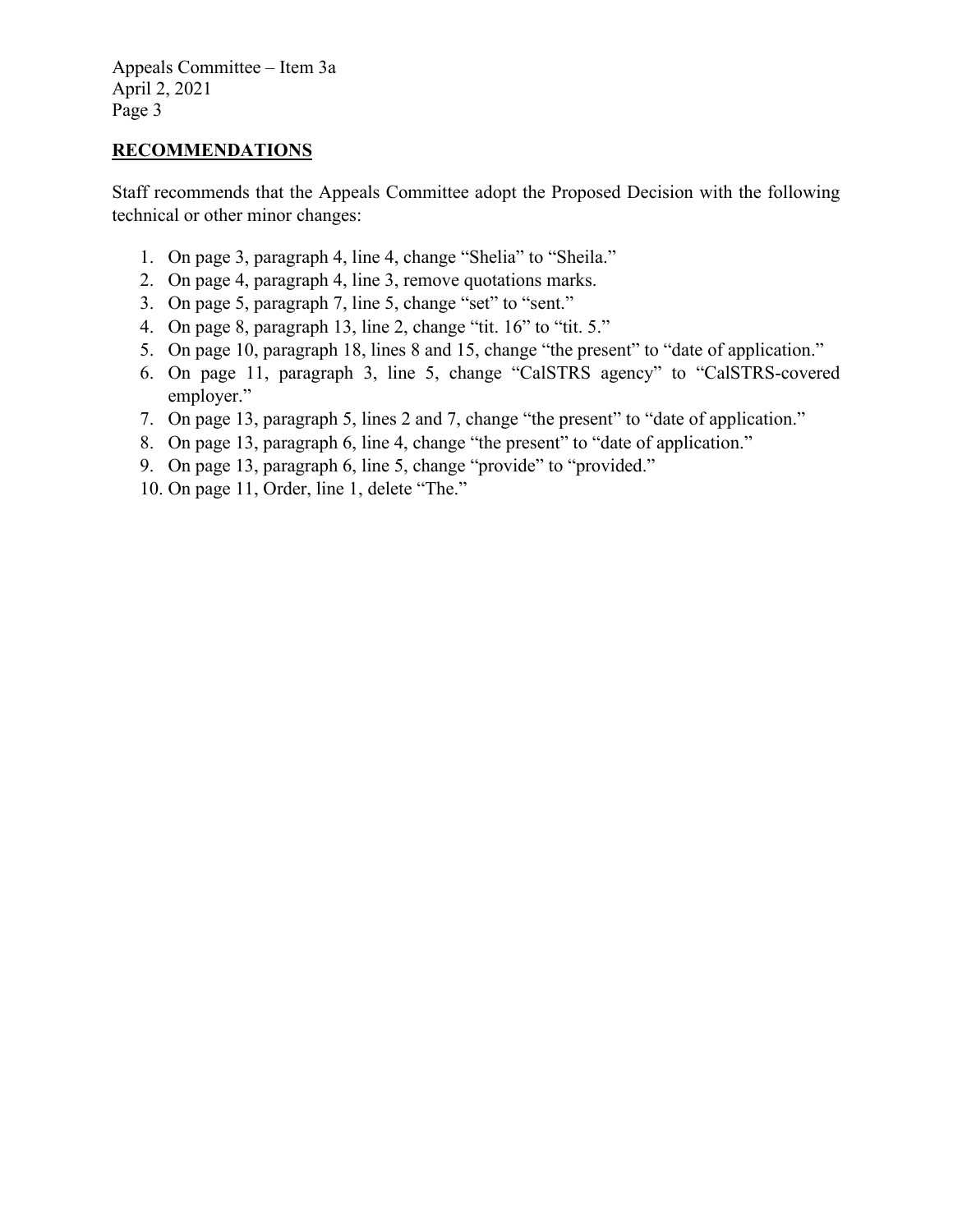# **BEFORE THE TEACHERS' RETIREMENT BOARD STATE OF CALIFORNIA**

# **In the Matter of the Denial of Disability Benefits:**

# **IGNACIO REYNOSO, Respondent**

# **Agency Case No. STRS20200005**

# **OAH No. 2020080086**

# **PROPOSED DECISION**

Erin R. Koch-Goodman, Administrative Law Judge (ALJ), Office of Administrative Hearings (OAH), State of California, heard this matter on December 2, 2020, by videoconference from Sacramento, California.

The California State Teachers' Retirement System (CalSTRS) was represented by Jonathan Lopez, Litigation Counsel.

Ignacio Reynoso (respondent) appeared and represented himself.

Oral and documentary evidence was received, the record closed, and the matter submitted for decision on December 2, 2020.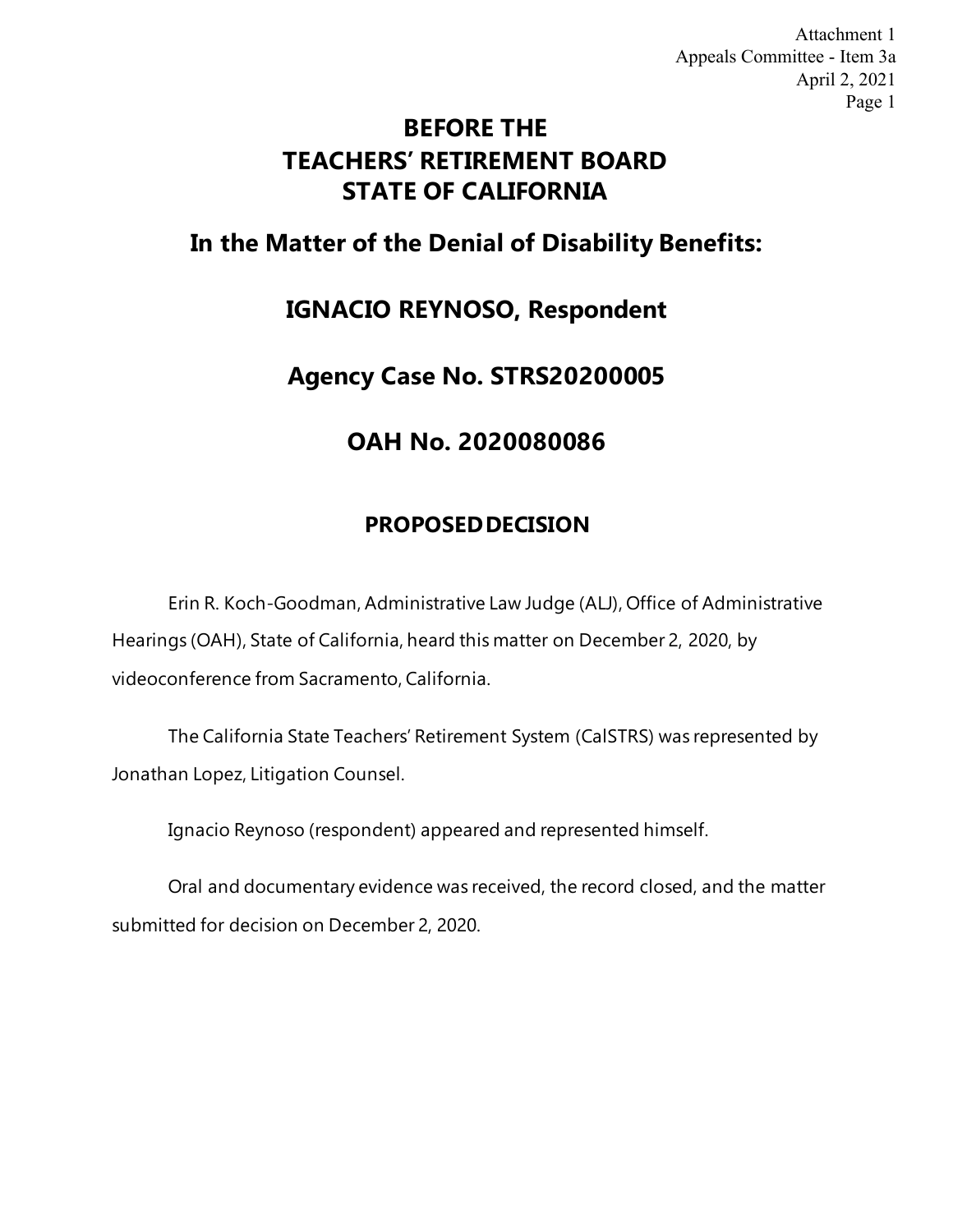## **ISSUES PRESENTED**

<span id="page-4-0"></span>(1) Did respondent timely submit his October 2019 application for disability retirement?

(2) Was respondent disabled from performing his usual and customary duties as a Spanish/English Language Development (ELD) teacher for the Los Angeles Unified School District (LAUSD) based upon his health (recurring anxiety and depression; pain on limbs, palms, neck, lower back as well as muscles; visual and auditory hallucinations; gastrointestinal problems due to liver disease; and extreme fatigue from sleep apnea) conditions?

(3) Did respondent provide all documents requested by CalSTRS to support his October 2019 disability retirement application?

# **FACTUAL FINDINGS**

## **Jurisdictional Matters**

1. CalSTRS administers the State Teachers' Retirement Plan (Plan) and Teachers' Retirement Fund, which provide retirement, disability, and survivor benefits for California's public-school [e](#page-4-0)ducators and their beneficiaries. (Ed. Code<sup>1</sup>, § 22000 et seq. (Teachers' Retirement Law).) CalSTRS and the Plan are administered by the Teachers' Retirement Board (Board). (Ed. Code, § 22200, subd. (a).) The Board has "the sole power and authority to hear and determine all facts pertaining to application for

 $1$  All further references will be to the Education Code unless otherwise specified.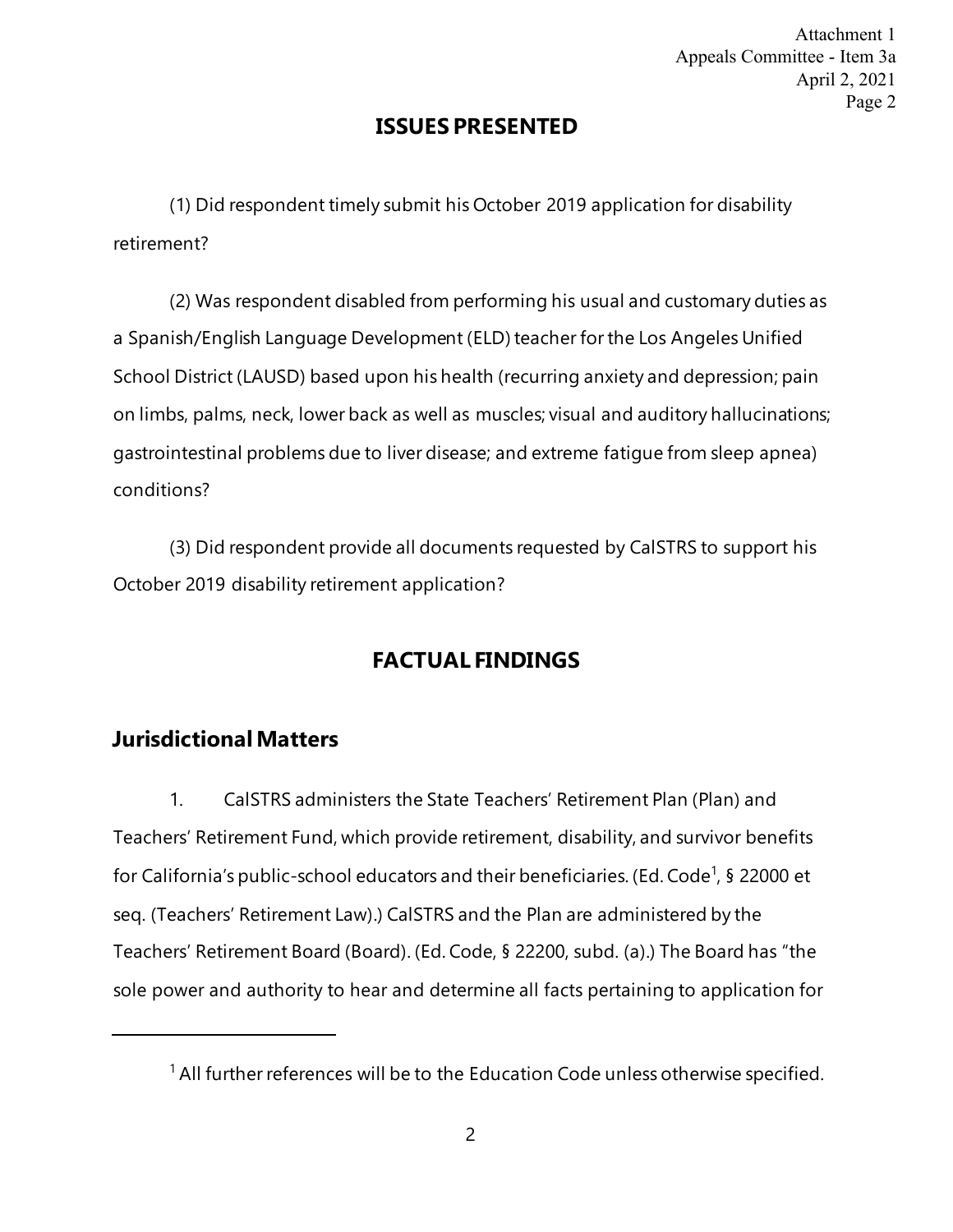benefits under the [P]lan or any matters pertaining to administration of the [P]lan and the system." (Ed. Code, § 22201, subd. (a).) The Board may hold a hearing to determine any question presented to it involving any right, benefit, or obligation of a person under the Teachers' Retirement Law. (Ed. Code, § 22219, subd. (a).)

2. Respondent became a member of CalSTRS on September 1, 2004. Most recently, respondent was a Spanish/ELD teacher at the Los Angeles School of Global Studies; he resigned from the position effective June 30, 2017. His last day of paid work was June 12, 2017. On April 8, 2019, and again on October 27, 2019, respondent submitted an application for disability retirement to CalSTRS. Both applications were denied. Respondent appealed the second denial.

3. On July 8, 2020, Cassandra Lichnock, Chief Operating Officer, CalSTRS, made and filed the Statement of Issues in her official capacity. Respondent filed a Notice of Defense, and the matter was set for hearing before an ALJ of the OAH, an independent adjudicative agency of the State of California, pursuant to Government Code sections 11505 and 11506.

### **Application – April 2019**

4. On April 8, 2019, CalSTRS received a disability retirement application from respondent, claiming disability based upon mental and physical (anxiety, depression, sleep apnea, cold sweats, liver disease, panic attacks, lethargic feeling, erectile disfunction, tremors, urinary incontinence, and acid reflux) conditions. Shelia Lee, Disability Analyst, CalSTRS, was assigned to respondent's application. On April 24, 2019, Ms. Lee telephoned and spoke to respondent about his application, its deficiencies, and requested additional documentation. The same day, Ms. Lee sent respondent a confirming letter, requesting more supporting documentation by May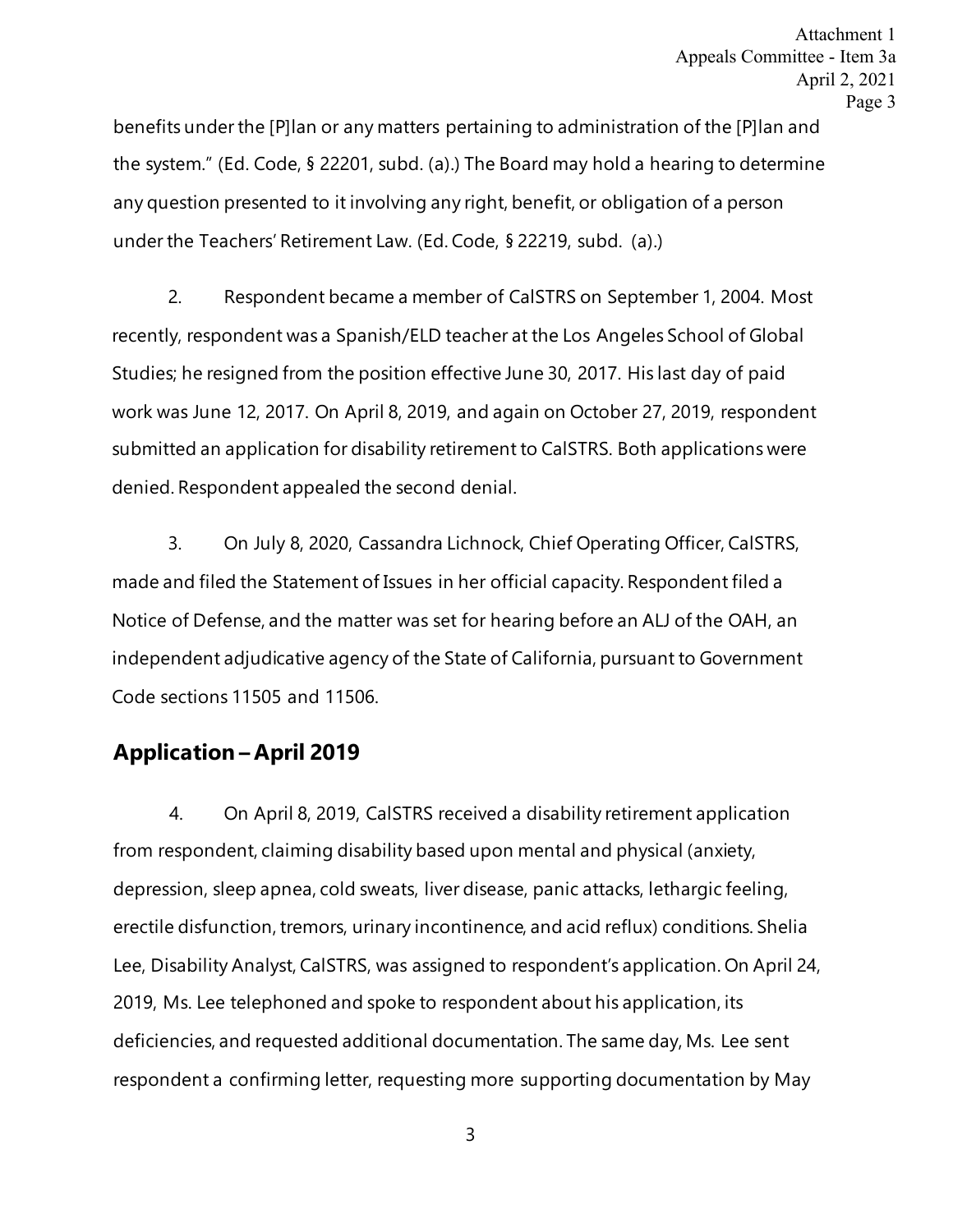<span id="page-6-0"></span>24, 2019 and detailing the deficiencies of his application. In the letter, Ms. Lee explained: (1) the application was untimely pursuant to section 24102, because respondent filed his application on April 8, 2019, more than "four months after the last day of actual performance of service for which compensation is payable to the member" or June 12, 2017. However, if respondent provided medical documentation supporting a continuous incapacity "from the last day of actual performance of service which compensation is payable to the member" (i.e., from June 12, 2017 to the present), then his application would be accepted. (*Ibid*.) (2) the medical records and other documentation did not substantiate a permanent or continuous (more than 12 months) disability, thereby preventing respondent from performing his usual teacher duties, with or without reasonable accommodation, from the last day of compensable work. (§§ 22126, 24103 & 22450). (3) Ms. Lee requested medical documentation "for **the period of May 2018**[2](#page-6-0) **to present and continuing**" (bold in original). The letter also included enclosures: Teachers' Retirement Law Information for Disability Applicants – Coverage B; Disability Benefits Guide, page 9; Disability Benefits Application, sections 8.2, 8.3, 9.4, 9.4.1, 9.4.2, 9.5, and 10.

5. On May 3, 2019, CalSTRS received 19 pages of medical records for care and treatment respondent received from August 22, 2018 through April 1, 2019. On May 6, 2019, CalSTRS received the Certification by Principal from Los Angeles School of Global Studies Principal, Christian Quintero. Principal Quintero completed the twopage document, certifying: (1) respondent's employment and his ability to complete all duties of a teacher; (2) respondent made no requests for reasonable accommodation

 $2$  The date is changed in the next two letters to read: June 2016.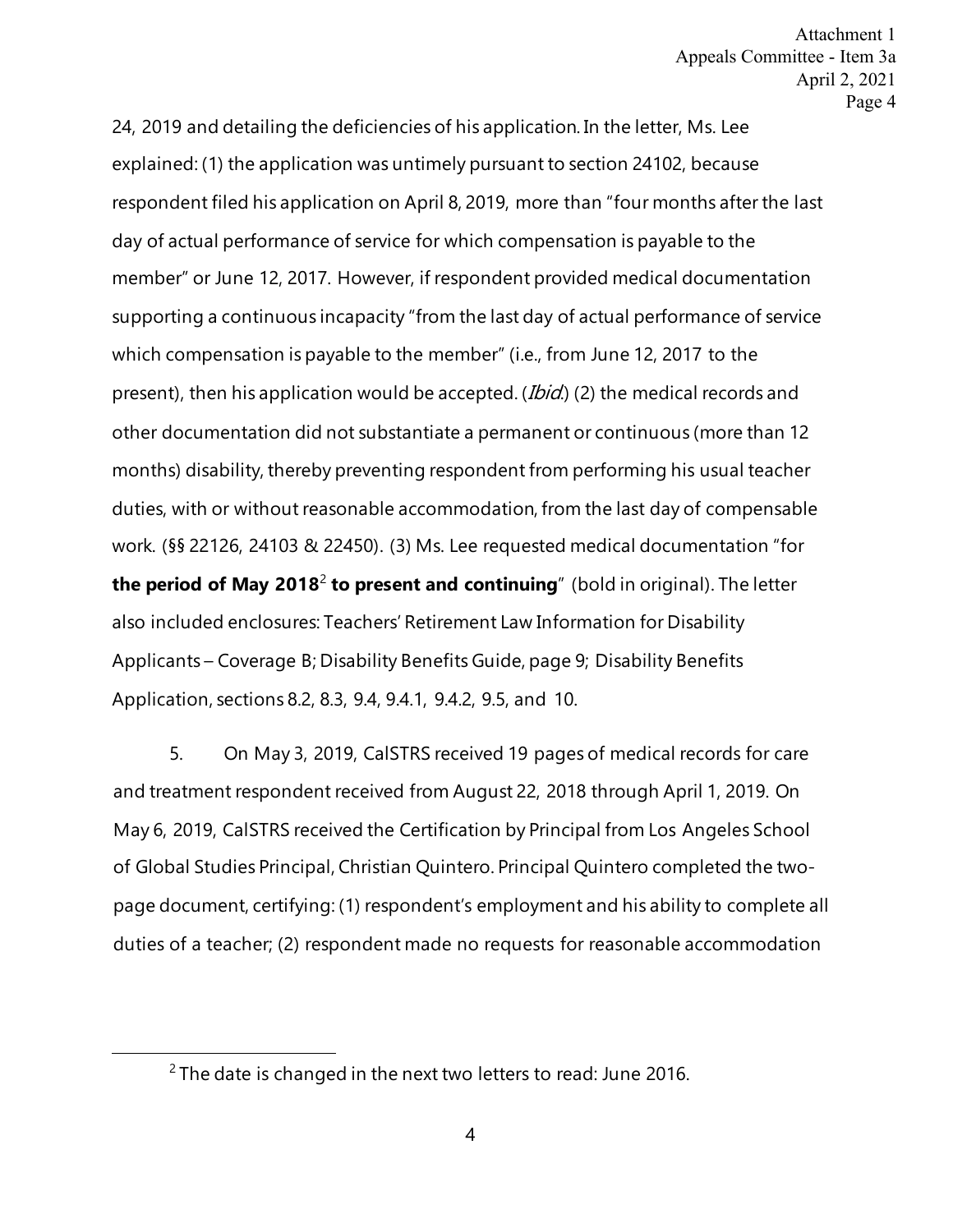or presented any impairment/illness; and (3) in June 2017, respondent resigned and moved to Oregon.

6. On May 14, and June 19, 2019, Ms. Lee telephoned and spoke to respondent about his application, its deficiencies, and requested additional documentation. On June 26, 2019, Ms. Lee sent respondent another letter requesting additional documentation by July 11, 2019 and again detailing the deficiencies of his application. Specifically, Ms. Lee requested medical documentation "for **the period of June 2016 to present and continuing**" (bold in original).

7. On July 9, 2019, CalSTRS received 138 pages of medical documentation for care and treatment respondent received from February 3, 2012 through November 17, 2016. On August 21, 2019, Ms. Lee telephoned and spoke to respondent about his application, its deficiencies, and requested additional documentation. The same day, Ms. Lee set respondent a third and final letter requesting more documentation by September 5, 2019 and again detailing the deficiencies of his application. On September 3, 2019, CalSTRS received 17 pages of documentation regarding his employment with LAUSD, including requests for California Family Medical Leave (CFRA) and leaves of absence and his resignation form. On September 4, 2019, Ms. Lee telephoned and spoke to respondent about his application.

8. On September 10, 2019, Joseph Brusco, Disability Manager, CalSTRS, sent respondent a letter denying his disability retirement application for failing to: timely apply; provide medical documentation substantiating permanent or continuous disability; and submit documentation as requested. Respondent was given two options: "reapply for disability benefits by submitting the previously requested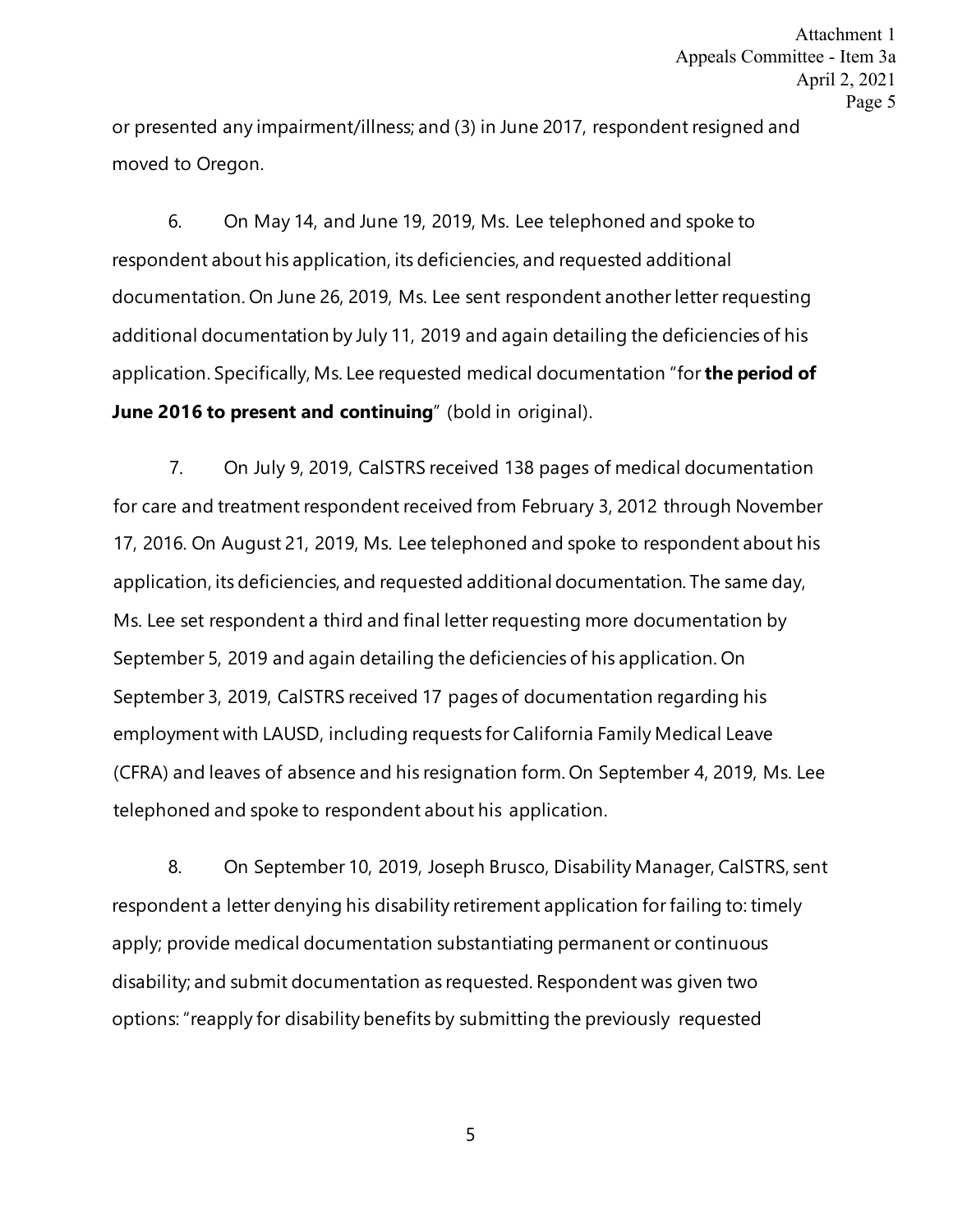<span id="page-8-0"></span>documentation along with a new application" or request an Executive Review within 45 calendar days from the date of the letter or October 25, 2019.<sup>3</sup> Attachment 1 Appeals Committee - Item 3a April 2, 2021 Page 6

## **Application – October 2019**

9. On October 28, 2019, CalSTRS received a disability retirement application from respondent, claiming disability based upon mental and physical (recurring anxiety and depression; pain on limbs, palm, head, neck, lower back, and muscle; urinary incontin[e](#page-8-0)nce<sup>4</sup>; visual and auditory hallucinations; gastrointestinal problems due to liver disease; and extreme fatigue due to sleep apnea) conditions. Manuel Contreras, Disability Analyst, CalSTRS, was assigned to respondent's application.

10. On October 31, 2019, Mr. Contreras telephoned and spoke to respondent about his application, its deficiencies, and requested more documentation. The same day, Mr. Contreras sent respondent a confirming letter, requesting more supporting documentation by December 3, 2019. Mr. Contreras also noted: "[y]ou are responsible for providing medical records and other documentation that fully substantiates your impairment and supports you are prevented from continuing to work." Specifically, Mr. Contreras requested medical documentation "for **the period of May 2016 to present and continuing**" (bold in original). The letter also included enclosures: Teachers'

4 Respondent also listed urinary incontinence in his April 2019 application. Respondent did not appeal the denial of his April 2019 application. As such, he is precluded from listing a condition already considered and rejected by CalSTRS.

 $3$  Respondent failed to pursue his administrative remedies following the denial of his first disability retirement application; thereby precluding evaluation of the same in this proceeding. (Murray v. Alaska Airlines (2010) 114 Cal.Rptr.3d 241, 251.)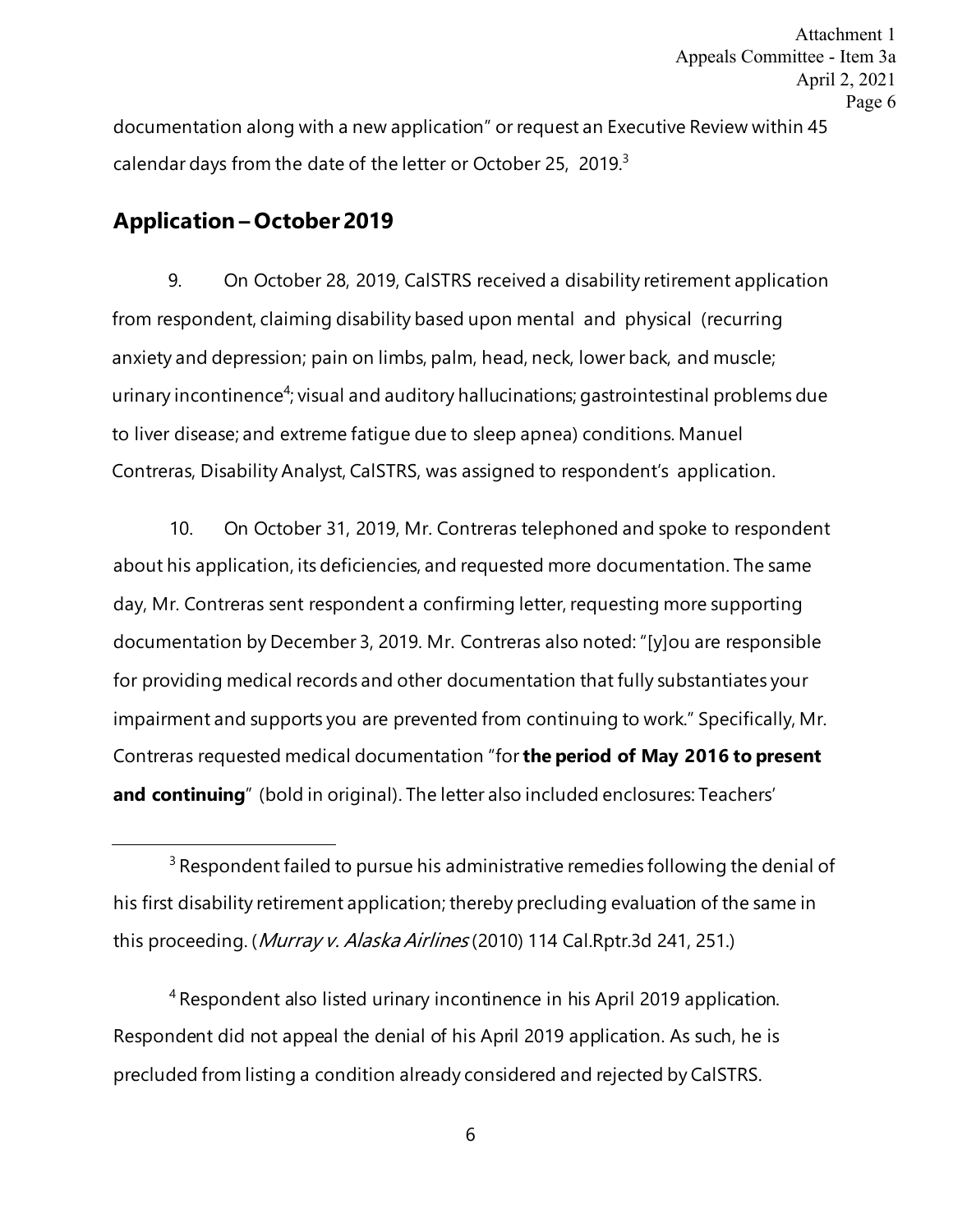Retirement Law Information for Disability Applicants and Option Election Acknowledgement Letter.

11. On November 12, 2019, CalSTRS received 230 pages of medical records for care and treatment respondent received from February 3, 2012 through May 26, 2017, as well as other documentation. On December 3, 2019, Mr. Contreras telephoned and spoke to respondent about his application, its deficiencies, and requested additional documentation. The same day, Mr. Contreras sent respondent another letter requesting additional documentation by December 18, 2019, and noting the lack of medical records indicating "that any medical doctor took you off work at the time of your last day of employment with the [LAUSD] on June 12, 2017 [or] that your impairment has kept you off work continuously since you (sic) last day of actual performance with the [LAUSD], as well." In December 2019, CalSTRS received 773 pages of medical records for care and treatment respondent received from February 2012 through May 2017, and again from August 2018 through November 2019.

12. On January 14, 2020, Mr. Brusco sent respondent a letter denying his October 2019 disability retirement application for failing to: timely apply; provide medical documentation substantiating permanent or continuous disability; and submit documentation as requested. Again, respondent was given two options: "reapply for disability benefits by submitting the previously requested documentation along with a new application" or request an Executive Review within 45 calendar days from the date of the letter, or February 28, 2020. On February 11, 2020, respondent sent an email to CalSTRS requesting an Executive Review.

13. On March 5, 2020, William Perez, Benefits and Services Executive Officer, sent respondent a letter denying his request for Executive Review, because respondent did not provide "additional information or legal basis for review beyond the facts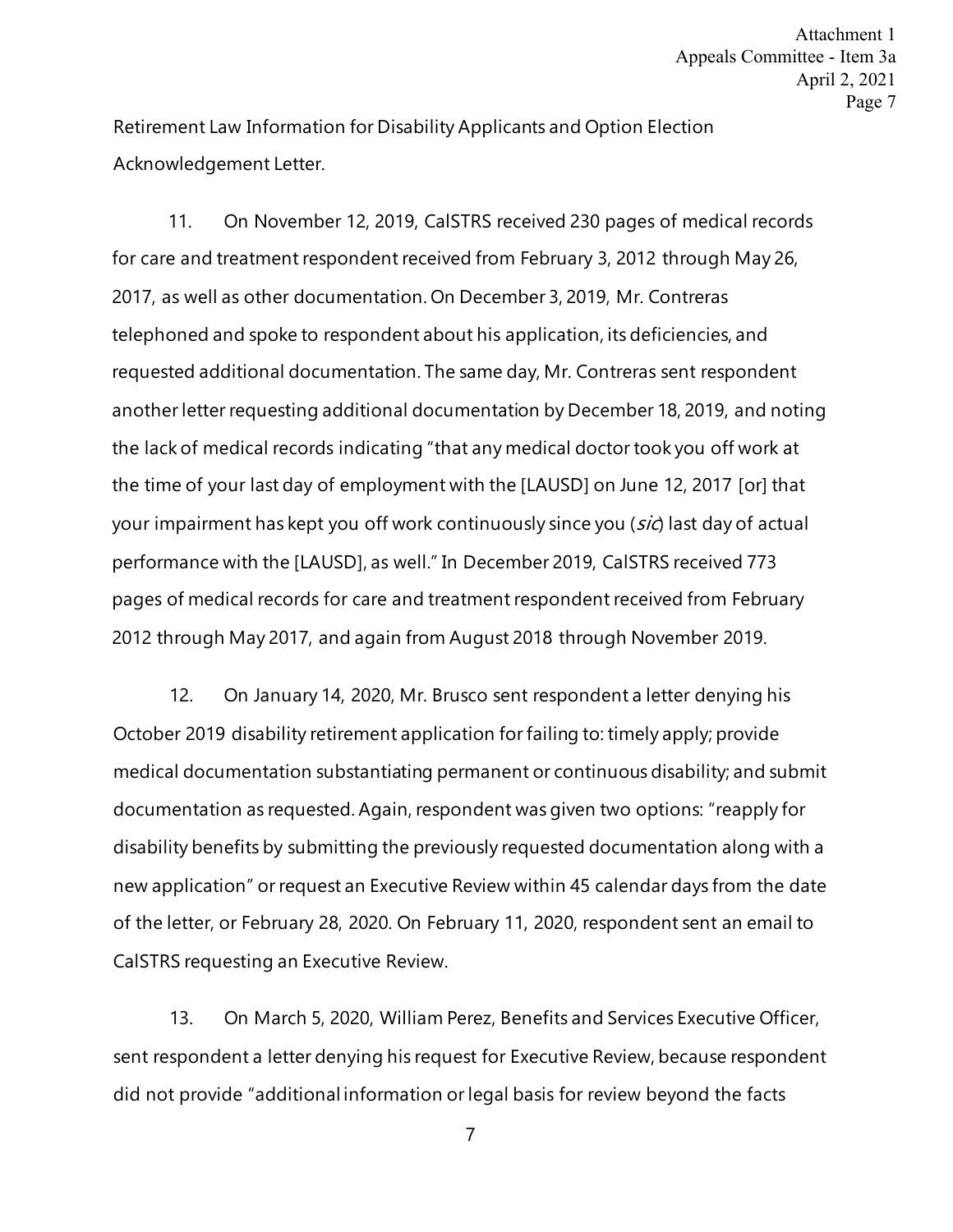and/or documentary evidence previously provided to or obtained by the program area." (Cal. Code Regs., tit. 16, § 27101, subd. (c).) "If you disagree with the denial of your request in this Determination, you may request an administrative hearing . . . within 90 calendar days from the date of this letter." On April 9, 2020, respondent sent an email to CalSTRS requesting an administrative hearing.

### **Respondent's Testimony**

14. In 2012, following a motor vehicle accident, respondent was diagnosed with an anxiety disorder, an adjustment disorder with anxiety, and major depression. In 2013, he was diagnosed with a panic disorder. At the same time, respondent was teaching full time for the LAUSD and work gradually became more and more difficult. In Spring 2017, he requested a leave of absence for the 2017-2018 school year, but the request was denied. Respondent felt he had no choice, and so he resigned effective June 30, 2017. However, when he stopped working, he lost his health coverage and he could not afford to pay for insurance. He moved to Oregon, because he could not afford to remain in California.

15. In Oregon, respondent got a part-time teaching position at Ashland High School; he was provided health insurance in 2018, and he sought further treatment. In 2019, his health worsened and work again became difficult. His health care provider suggested he seek assistance from the Social Security Administration and/or CalSTRS. Respondent made inquiries at Social Security but was not eligible. In March 2019, he travelled to the CalSTRS Redding, California office and was told he could submit a disability retirement application. In April, he filed a disability retirement application with CalSTRS.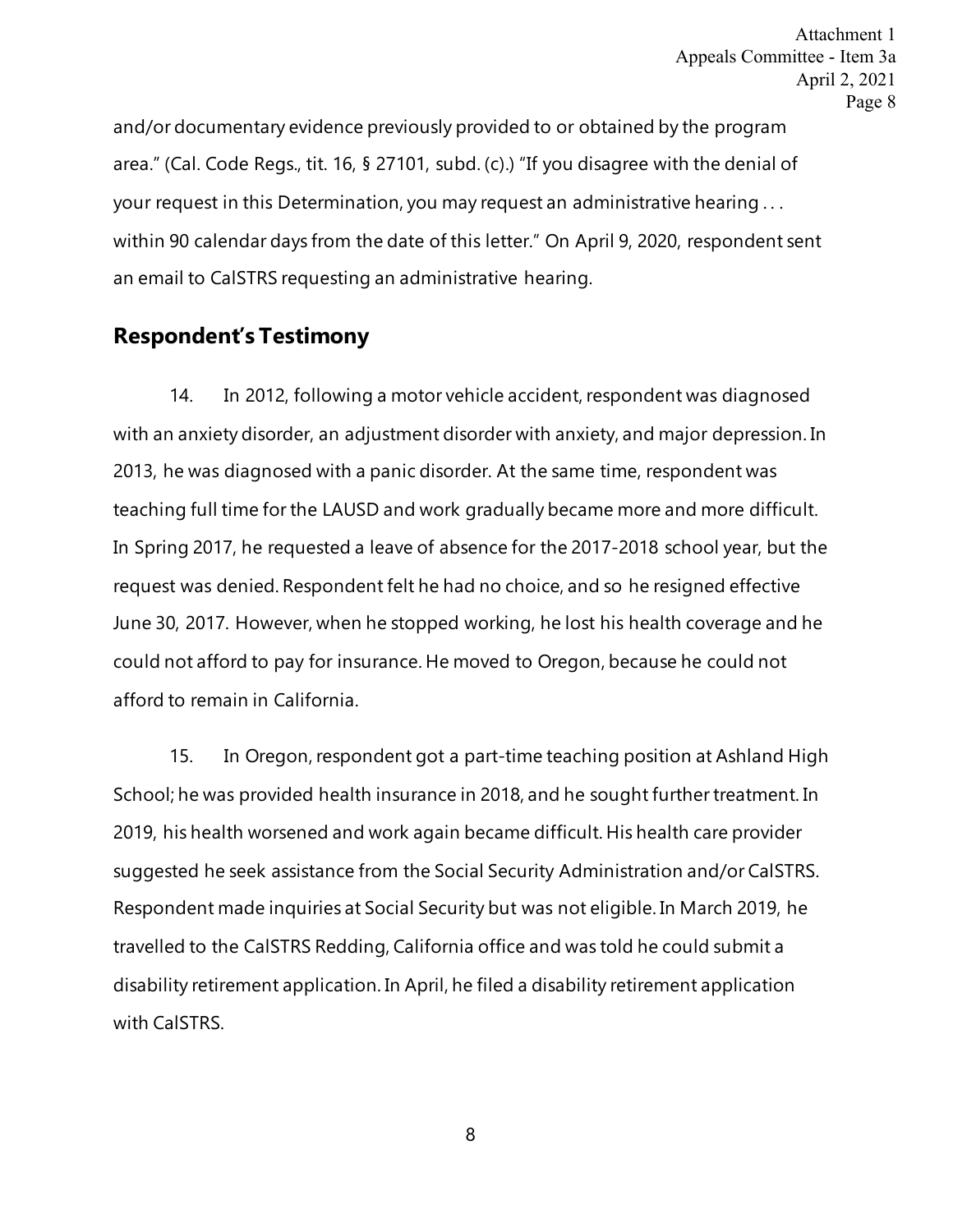On June 30, 2019, at the end of the school year, he left his teaching position at Ashland High School. He could not apply for disability retirement in Oregon, because Oregon does not have a retirement system. In September, CalSTRS denied his April 2019 application, but said he could reapply. In October 2019, respondent applied for disability benefits through the California Department of Social Services and again filed a disability retirement application with CalSTRS.

16. Respondent admitted he has no medical records for care and treatment from May 2017 through November 2018; because he could not afford health insurance or treatment at the time. Nonetheless, he is not hiding anything from CalSTRS. He has provided CalSTRS all of his medical records from 2012 through 2019. He believes CalSTRS should have sent him for a medical examination to confirm he qualified for disability retirement. He does not know CalSTRS law or his rights under the same. In 2017, he was too young for retirement, so he did not contact CalSTRS. He was unaware he could file an application for disability retirement with CalSTRS rather than resign.

17. Currently, respondent is unemployed and living in Oregon. He feels lost and abandoned and thinks no one really cares about him. He is falling through every crack in the system and needs help.

### **Discussion**

18. The CalSTRS system is controlled by the Teachers' Retirement Law; a set of specific laws governing the administration and distribution of the Teachers' Retirement Fund. CalSTRS employees are charged with the administration of the same; comparing information provided by applicants to the requirements of the Teachers' Retirement Law for Fund distribution. Based upon the information respondent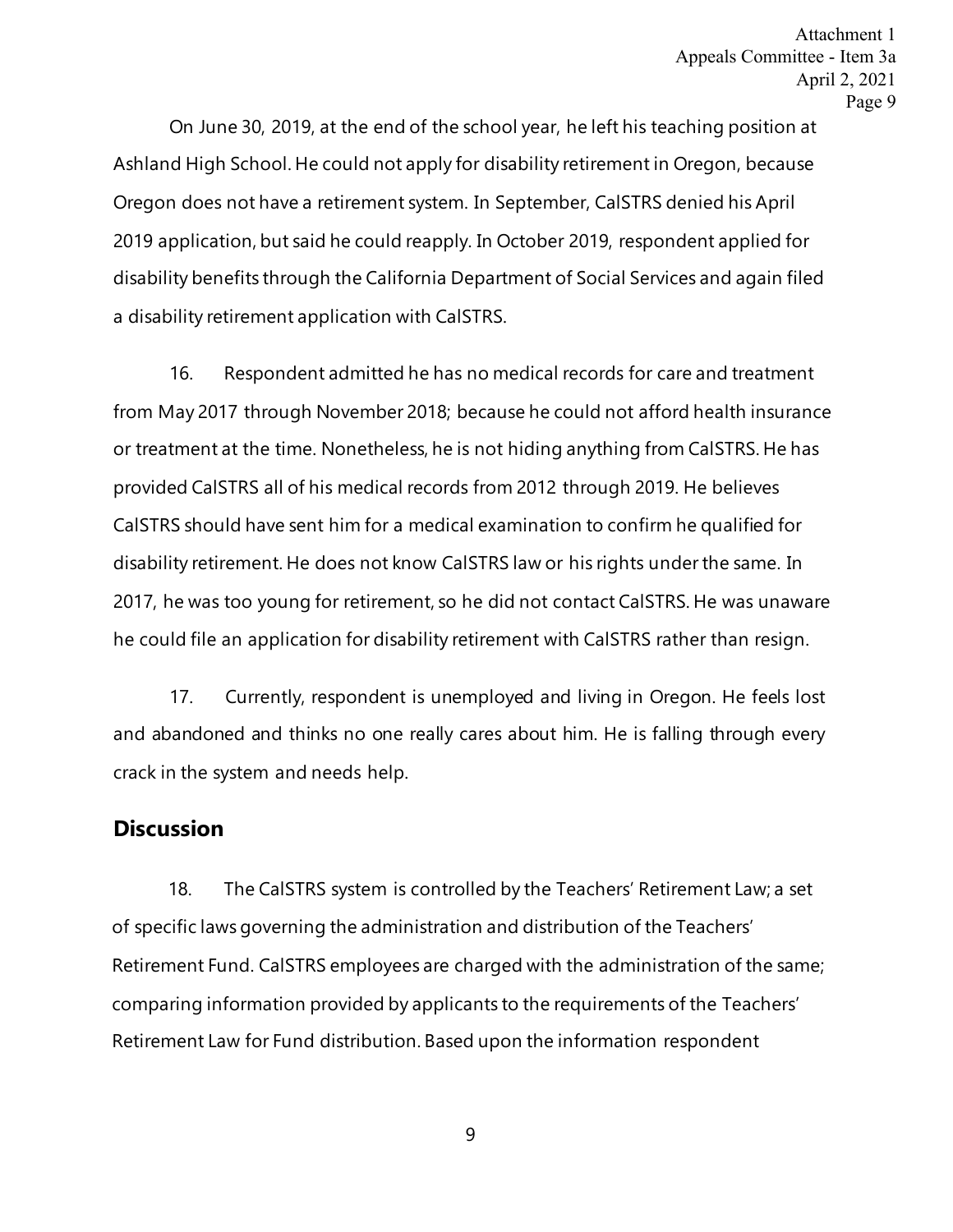provided, CalSTRS properly denied his October 2019 application for disability retirement.

First, respondent failed to timely file his application pursuant to section 24102. Respondent submitted a disability retirement application in October 2019, 28 months after resigning from his position as a Spanish/ELD teacher for the LAUSD. Second, respondent failed to provide requested medical documentation supporting a permanent or continuous disability from the performance of his usual and customary duties as a Spanish/ELD teacher for LAUSD from June 2017 through the present pursuant to section 24103. Third, without medical documentation, respondent cannot substantiate a disability pursuant to section 22126.

In addition, following his resignation from LAUSD, respondent continued to work as a teacher for the Ashland Unified School District; providing further evidence respondent was not permanently or continuously disabled from the performance of his usual and customary duties as a Spanish/ELD teacher for LAUSD following his resignation in June 2017 and continuing through the present. Consequently, respondent failed to establish that his disability retirement application submitted in October 2019 should be granted based upon his medical conditions.

#### **LEGAL CONCLUSIONS**

1. The Board "shall have the sole power and authority to hear and determine all facts pertaining to application for benefits under the [P]lan or any matters pertaining to administration of the [P]lan and the system." (Ed. Code, § 22201, subd. (a).) Evidence Code section 500 provides that "[e]xcept as otherwise provided by law, a party has the burden of proof as to each fact the existence or nonexistence of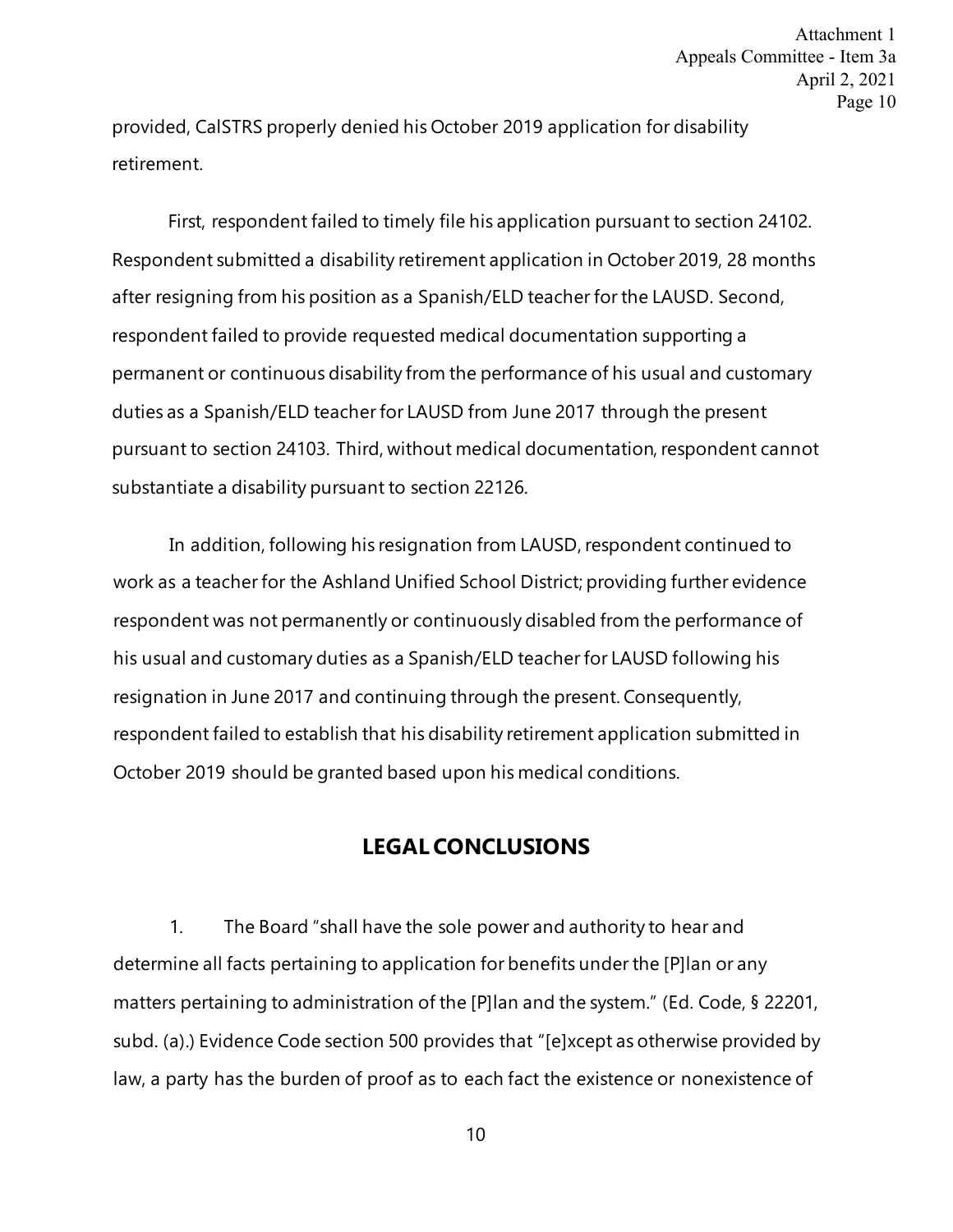which is essential to the claim for relief or defense that he is asserting." "As in ordinary civil actions, the party asserting the affirmative at an administrative hearing has the burden of proof, including . . . the burden of persuasion by a preponderance of the evidence.........." (McCov v. Bd. of Retirement (1986) 183 Cal. App. 3d 1044, 1051.) Here, respondent is seeking approval of his disability retirement application. Therefore, respondent must prove he meets all applicable requirements for disability retirement.

## **Timeliness of Application**

2. Pursuant to section 24102, the Board may authorize payment of a disability retirement allowance to any member who is qualified, if the application is submitted: (1) while the member is employed and has worked within the last four months or the member is on a compensated leave of absence; (2) while the member is physically or mentally incapacitated from work and the incapacity has been continuous since the last day of paid work; (3) on a leave of absence without compensation, granted for reasons other than mental or physical incapacity from work, and within four months from the last day of paid work, or within 12 months of the last day of paid work, if the member was on an employer-approved leave to study at an approved college or university; or (4) within four months after the termination of the member's employment subject to coverage under the Defined Benefit Program, if the application was not made under paragraph (2) and was not made more than four months after the last day of paid work.

3. In this case, respondent resigned from his position with the LAUSD effective June 30, 2017. His last day of paid work for LAUSD was June 12, 2017. On October 26, 2019, he submitted to CalSTRS a disability retirement application. When he applied, he was not employed or on a leave absence, compensated or uncompensated, with a qualified CalSTRS agency. Thus, respondent must prove he was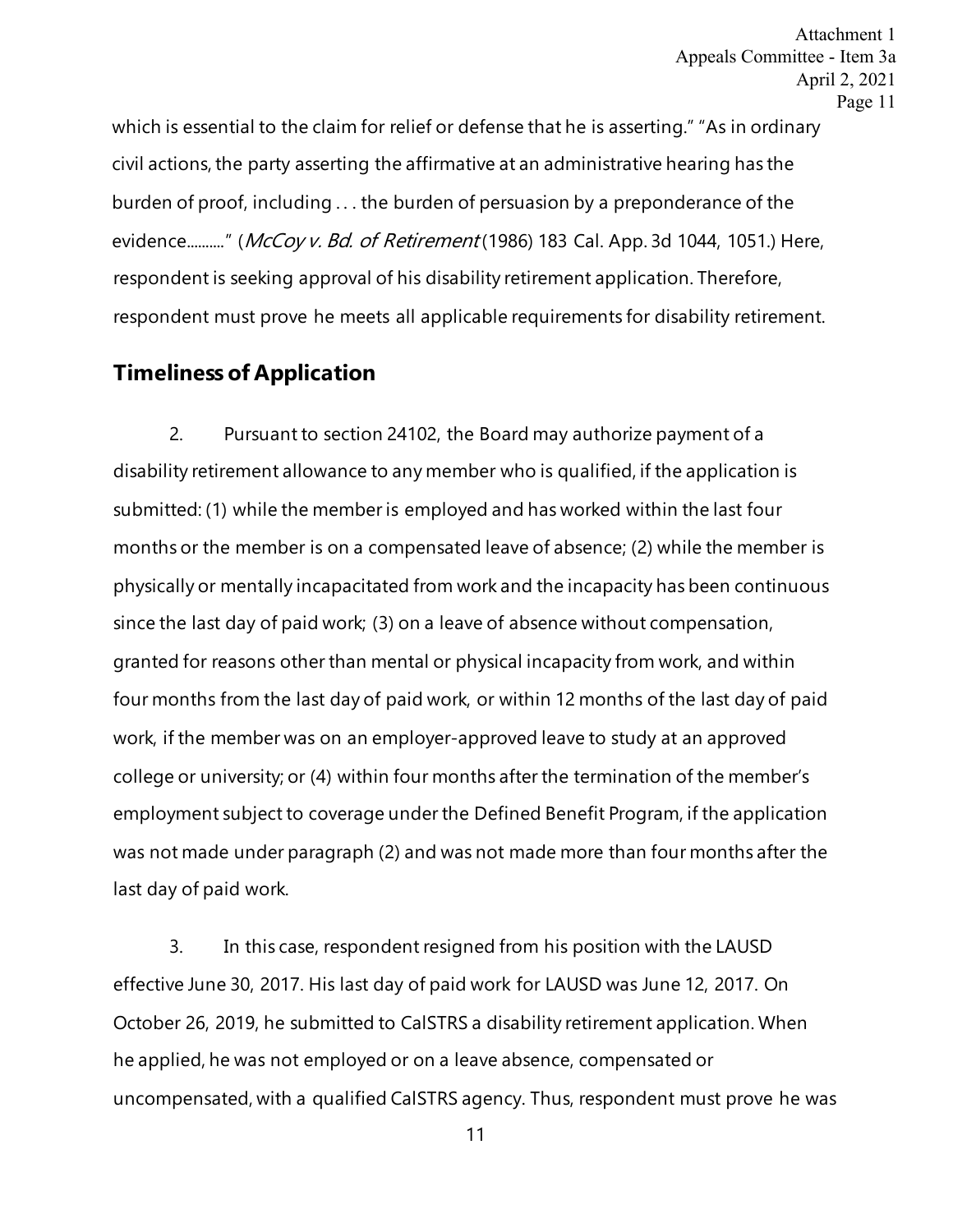disabled, physically or mentally incapacitated from performing his usual duties, and the incapacity has been continuous since the last day of paid work.

#### **Disability**

4. The member shall provide medical documentation substantiating the impairment qualifying the member for the disability retirement (Ed. Code, § 24103, subd. (a).) The Board "shall make a determination on the basis of competent medical documentation" to determine whether a member meets the definition of disability pursuant to section 22216. (Ed. Code, § 24103, subd. (g).) Section 22126 provides:

> "Disability" or "disabled" means any medically determinable physical or mental impairment that is permanent or that can be expected to last continuously for at least 12 months, measured from the onset of the disability, but no earlier than the day following the last day of actual performance of service that prevents a member from performing the member's usual duties for the member's employer, the member's usual duties for the member's employer with reasonable modifications, or the duties of a comparable level position for which the member is qualified or can become qualified within a reasonable period of time by education, training, or experience.

5. Respondent submitted medical documentation from February 2012 through May 2017, and from August 2018 through November 2019. However, to prove incapacity, respondent must submit medical documentation supporting a finding of permanent or continuous incapacity from the performance of his usual duties, with or